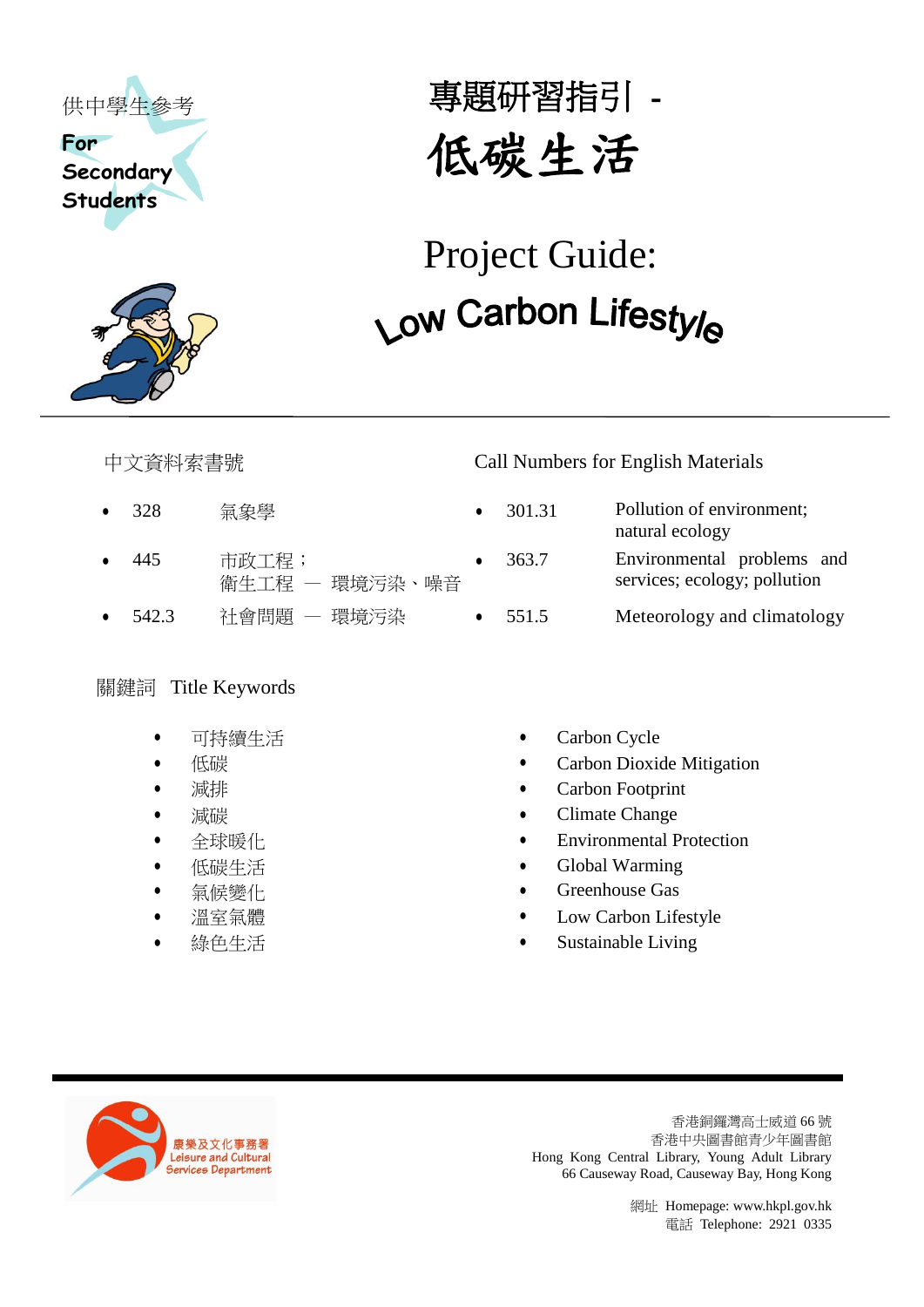### **1.** 書籍 **Books**

例子 Examples :

| 名稱<br>Title                                                                                                                   | 索書號<br>Call No.          | त∀置<br>Location |
|-------------------------------------------------------------------------------------------------------------------------------|--------------------------|-----------------|
| 低碳生活雙城記:港台綠色生活記實<br>張楊乾,何建宗<br>台北市 : 台達電子文教基金會, 2017.                                                                         | 542.3<br>1144            | ALE             |
| 城市發展的爭議:城市、可持續發展與生活素質<br>梁永健<br>香港: 花千樹出版有限公司, 2016.                                                                          | 545.1<br>3322            | YAL             |
| CHILLINGSWORTH, Jen<br>Live green: 52 steps for a more sustainable life<br>London: Quadrille, 2019.                           | 640<br><b>CHI</b>        | ALE             |
| <b>MCMASTER, Douglas</b><br>Silo: the zero waste blueprint: a food system for the future<br>London: Leaping Hare Press, 2019. | 647.95068<br><b>MACM</b> | ALE             |

### **2.** 電子書 **eBooks**

例子 Examples : 生活中的節能減排 趙先美 廣州:暨南大學出版社, 2018. 方正 Apabi 中文電子書(成人館藏) 低碳。好行 V'air 低碳本地遊 著 香港:萬里機構.萬里書店, 2017. HyRead 電子書 DICKMANN, Nancy Leaving Our Mark: Reducing Our Carbon Footprint St. Catharines, Ontario: Crabtree Publishing Company, 2016. eBooks on EBSCO*host* HARVEY, Hal; Orvis, Robbie; Rissman, Jeffrey Designing Climate Solutions: A Policy Guide for Low-Carbon Energy Washington, D.C.: Island Press, 2018. ProQuest Ebook Central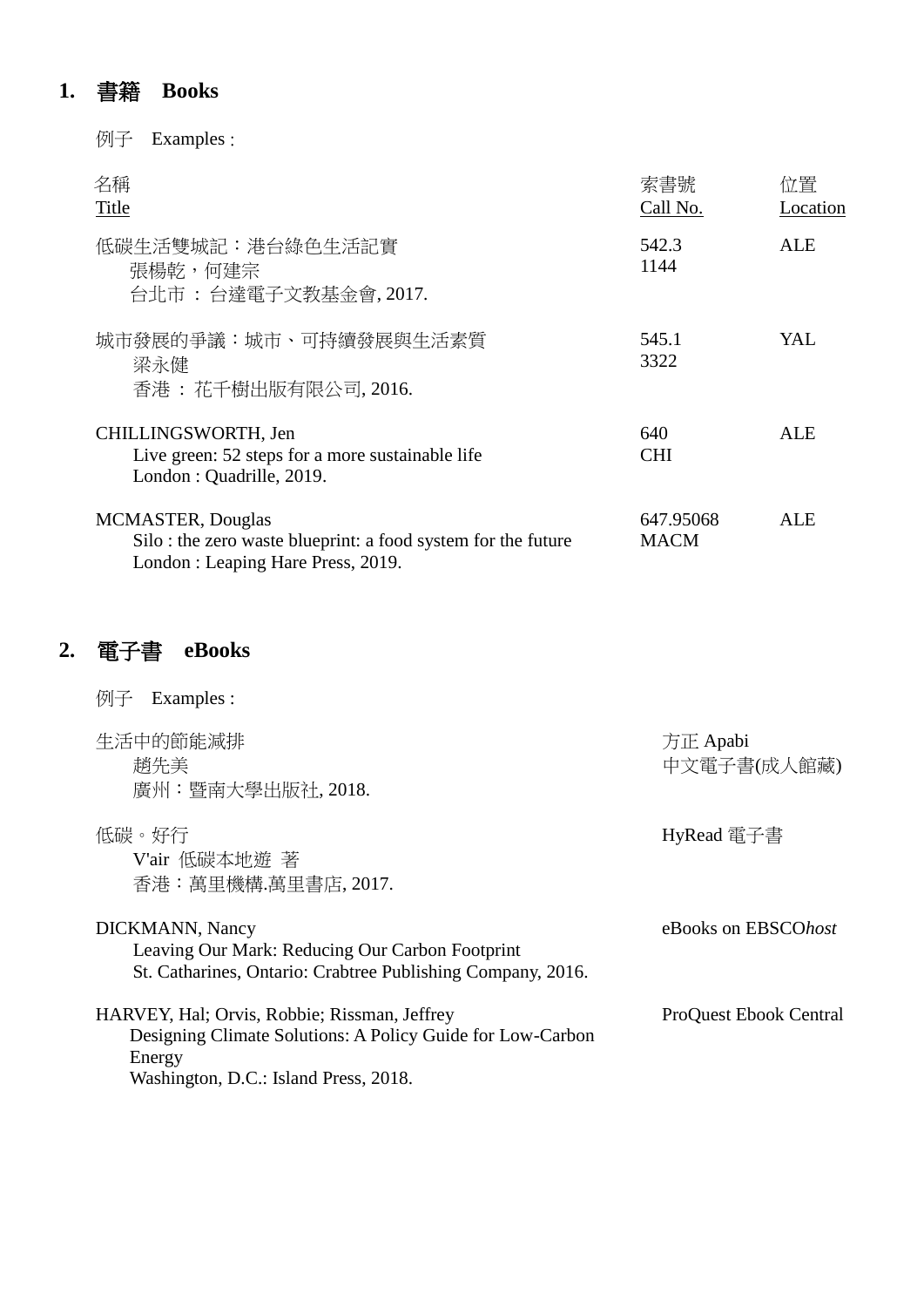### **3.** 剪報 **Newspaper Clippings**(慧科電子剪報 **Wisenews**)

例子 Examples :

"2050 年:銀行零碳排放目標" 2020-11-27, Ming Pao Daily News, B07, 經濟每日理財, By 張宗永

"從千樁計劃到 0.9 公里半徑充電服務圈 新能源汽車應用示範區跑出加速度" 2020-11-27, Beijing Business Today, F04, 亦城時報·產經場, By 田豔軍

"世界地球日 50 年 我們與低碳的距離" 2020-04-20, Business Today, 056-065, 封面故事, By 鄭閔聲、紀茗仁

"立法會:環境局局長就「全力轉型為綠色低碳智慧型社會及經濟 積極紓緩及應對全球氣候變化」 議案總結發言"

2018-12-13, Hong Kong Government News (Chinese)

"Costa Rica eyes savings with net-zero emissions" 2020-11-26, Global Times (EN), 17, World

"UK aims to zero-emission transport from 2030 in green 'revolution'" 2020-11-19, Global Times (EN), 17, World

### **4.** 電子資料庫 **e-Databases**

### 資料庫: 中國期刊全文數據庫

例子 Examples :

"我國城市綠色住宅建築設計" 【文獻出處】建築結構, Building Structure, 2020 年 20 期

""十四五"推動綠色消費和生活方式的政策研究" 【文獻出處】中國環境管理, Chinese Journal of Environmental Management, 2020 年 05 期

"香港變身綠色宜居城市"

【文獻出處】滬港經濟, Shanghai & Hong Kong Economy, 2016 年 09 期

### 資料庫: **ProQuest Social Science Premium Collection**

例子 Examples :

- Cheshmehzangi, Ali; Xie, Linjun and Tan-Mullins, May. "The Role of International Actors in Low-Carbon Transitions of Shenzhen's Internal Low Carbon City in China." *Cities*, Vol. 74, (Apr 2018) : 64
- Ortiz, Mateo; María‐Ángeles Cadarso, and Luis‐Antonio López. "The Carbon Footprint of Foreign Multinationals within the European Union." *Journal of Industrial Ecology,* Vol. 24, Issue 6, (Nov 2020) : 1287-99